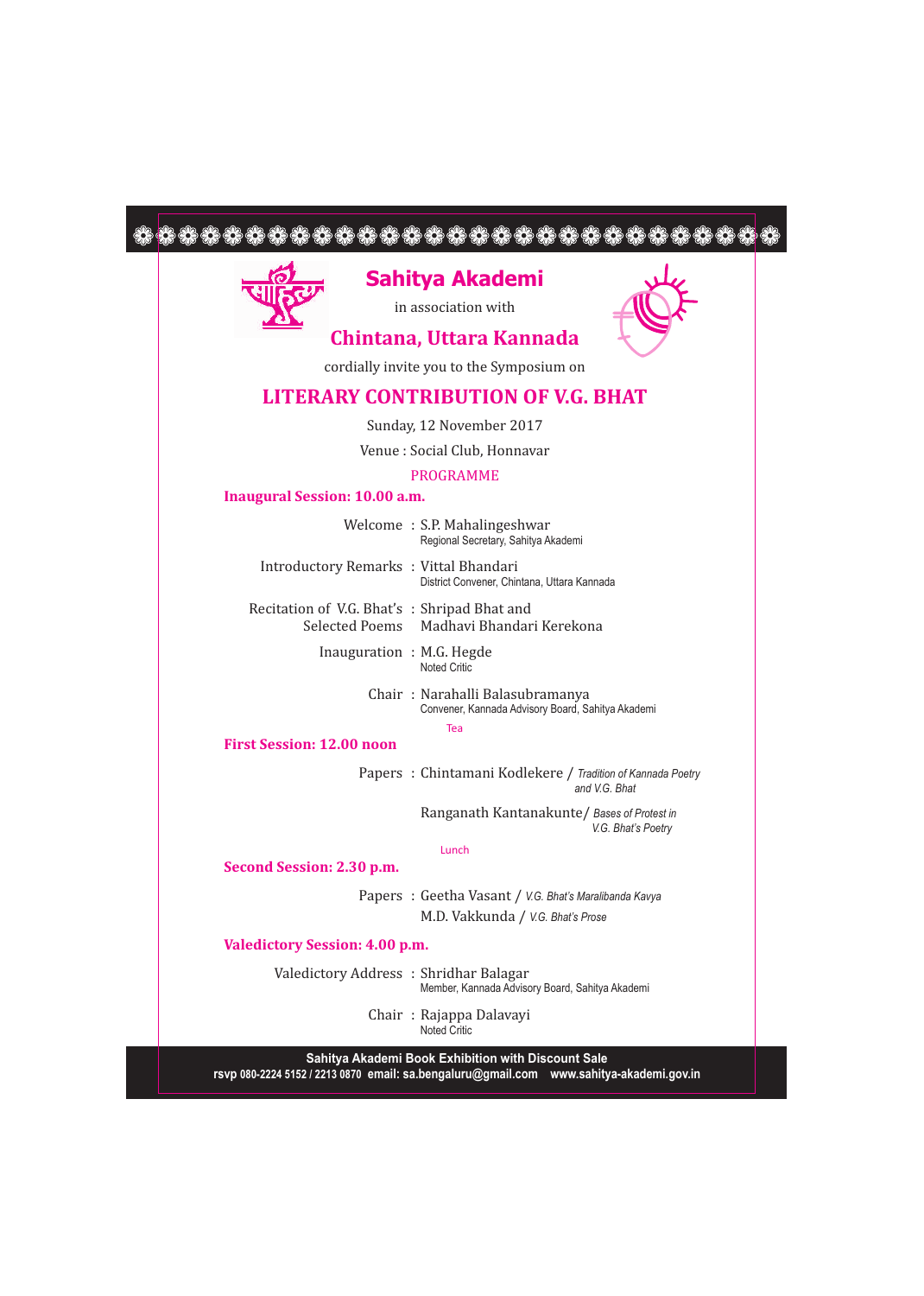## 

| ಸಾಹಿತ್ಯ ಅಕಾದೆಮಿ<br>ಮತ್ತು                                                                                                                                |
|---------------------------------------------------------------------------------------------------------------------------------------------------------|
| ಚಿಂತನ, ಉತ್ತರ ಕನ್ನಡ                                                                                                                                      |
|                                                                                                                                                         |
| ಸಂಯುಕ್ತ ಆಶ್ರಯದಲ್ಲಿ                                                                                                                                      |
| ವಿ.ಜಿ. ಭಟ್ ಅವರ ಸಾಹಿತ್ತಾವಲೋಕನ                                                                                                                            |
| ವಿಚಾರ ಗೋಷ್ಠಿಗೆ ತಮಗೆಲ್ಲರಿಗೂ ಆತ್ಮೀಯ ಸ್ವಾಗತ                                                                                                                |
| ಭಾನುವಾರ, 12 ನವೆಂಬರ್ 2017                                                                                                                                |
| ಸ್ಥಳ: ಸೋಶಿಯಲ್ ಕ್ಲಬ್, ಹೊನ್ನಾವರ                                                                                                                           |
| ಕಾರ್ಯಕ್ರಮ                                                                                                                                               |
| ಉದ್ಘಾಟನಾ ಗೋಷ್ಠಿ: ಬೆಳಿಗ್ಗೆ 10.00ಕ್ಕೆ<br>ಸ್ತಾಗತ : ಎಸ್.ಪಿ. ಮಹಾಲಿಂಗೇಶ್ರರ<br>ಪ್ರಾದೇಶಿಕ ಕಾರ್ಯದರ್ಶಿ, ಸಾಹಿತ್ಯ ಅಕಾದೆಮಿ                                           |
| ಪ್ರಸ್ತಾವನೆ : ವಿಠ್ಠಲ್ ಭಂಡಾರಿ<br>ಜಿಲ್ಲಾ ಸಂಚಾಲಕರು, ಚಿಂತನ, ಉತ್ತರ ಕನ್ನಡ                                                                                      |
| ವಿ.ಜಿ. ಭಟ್ಟರ ಆಯ್ದ : ಶ್ರೀಪಾದ ಭಟ್ ಮತ್ತು<br>ಕವನಗಳ ವಾಚನ ಮಾಧವಿ ಭಂಡಾರಿ ಕೆರೆಕೋಣ                                                                                |
| ಉದ್ಘಾಟನೆ : ಎಂ.ಜಿ. ಹೆಗಡೆ<br>ವಿಮರ್ಶಕರು                                                                                                                    |
| ಅಧ್ಯಕ್ಷತೆ : ನರಹಳ್ಳಿ ಬಾಲಸುಬ್ರಹ್ಮಣ್ಯ<br>ಸಂಚಾಲಕರು, ಕನ್ನಡ ಸಲಹಾ ಮಂಡಳಿ, ಸಾಹಿತ್ಯ ಆಕಾದೆಮಿ<br>ಚಹಾ ವಿರಾಮ                                                          |
| ಗೋಷ್ಠಿ ಒಂದು : ಮಧ್ಯಾಹ್ನ 12.00ಕ್ಕೆ                                                                                                                        |
| ಪ್ರಬಂಧ ಮಂಡನೆ : ಚಿಂತಾಮಣಿ ಕೊಡ್ಲೆಕೆರೆ / ವಿ.ಜಿ. ಭಟ್ಟರು ಮತ್ತು ಕನ್ನಡ ಕಾವ್ಯ ಪರಂಪರೆ                                                                             |
| ರಂಗನಾಥ ಕಂಟನಕುಂಟೆ / ಎ.ಜಿ. ಭಟ್ಟರ ಕಾವ್ಯದ ಪ್ರತಿಭಟನೆಯ ನೆಲೆಗಳು<br>ಭೋಜನ ವಿರಾಮ                                                                                  |
| ಗೋಷ್ಠಿ ಎರಡು : ಮಧ್ಯಾಹ್ನ 2.30ಕ್ಕೆ                                                                                                                         |
| ಪ್ರಬಂಧ ಮಂಡನೆ : ಗೀತಾ ವಸಂತ / ವಿ.ಜಿ. ಭಟ್ಟರ ಮರಳಿ ಬಂದ ಕಾವ್ಯ                                                                                                  |
| ಎಂ.ಡಿ. ಒಕ್ತುಂದ / ವಿ.ಜಿ. ಭಟ್ಟರ ಗದ್ಯ                                                                                                                      |
| ಸಮಾರೋಪ ಗೋಷ್ಠಿ: ಸಂಜೆ 4.00ಕ್ಕೆ                                                                                                                            |
| ಸಮಾರೋಪ ನುಡಿ: ಶ್ರೀಧರ ಬಳಗಾರ<br>ಸದಸ್ಯರು, ಕನ್ನಡ ಸಲಹಾ ಮಂಡಳಿ, ಸಾಹಿತ್ಯ ಆಕಾದೆಮಿ                                                                                 |
| ಅಧ್ಯಕ್ಷತೆ : ರಾಜಪ್ಪ ದಳವಾಯಿ<br>ವಿಮರ್ಶಕರು                                                                                                                  |
|                                                                                                                                                         |
| ಸಾಹಿತ್ಯ ಅಕಾದೆಮಿ ಪುಸ್ತಕ ಪ್ರದರ್ಶನ ಮತ್ತು ರಿಯಾಯಿತಿ ದರದಲ್ಲಿ ಮಾರಾಟ<br>rsvp 080-2224 5152 / 2213 0870 email: sa.bengaluru@gmail.com www.sahitya-akademi.gov.in |